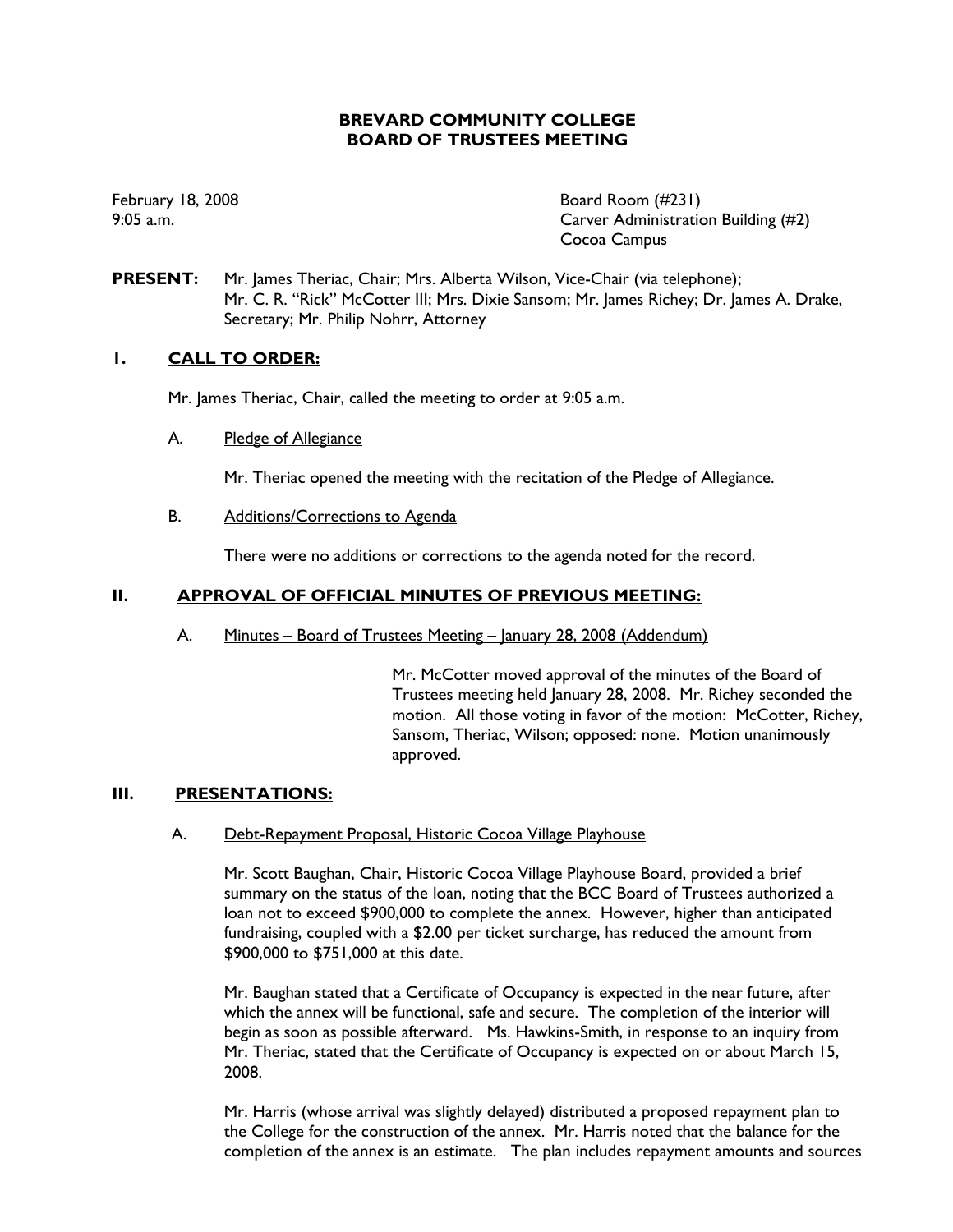Board of Trustees Meeting February 18, 2008 Page -2-

> for each fiscal year from FY 07-08 through FY 12-13. Mr. Harris also discussed outstanding pledges and other potential revenue from the restoration of the upper balcony, if feasible. In response to an inquiry from Mr. McCotter regarding a \$28,000 surcharge for the period ending June 30, 2008, rather than a \$70,000 surcharge as listed for other years, Mr. Harris explained that the amount represents a partial-year total rather than the entire fiscal year. Mr. Harris added that the anticipated amount for the surcharge may be as high as \$84,000 per fiscal year, and that estimated amounts included in the repayment plan are very conservative.

In response to a subsequent question from Mr. McCotter, Mr. Harris also confirmed that all matching funds have been received from the state. Mr. Theriac requested a separate meeting with Mr. Harris to further discuss the repayment plan after reviewing it more thoroughly. Mr. Harris agreed to a meeting, and also offered to provide an annual update to the Board. Mr. Harris hopes that payment in full will be completed in three to four years rather than five to six years.

In response to a suggestion from Mr. Nohrr, Mr. Harris agreed to provide a summarized explanation for the difference between the \$2,512,021 guaranteed maximum cost and the beginning balance of \$2,924,905.

Dr. Drake suggested, and Board members agreed, that adoption of the repayment plan be included in the agenda for the next Board of Trustees meeting.

# **IV. CONSENT AGENDA:**

- A. Report on Personnel Actions (Addendum)
- B. Approval of January Monthly Summary of Income and Expenditures (Addendum)
- C. Approval of Final Private Contributions for Matching Purposes (Addendum)
- D. WBCC Annual Financial Report, Fiscal Years 2006 and 2007 (Addendum)
- E. Leases with Royal Street Communications Florida (Addendum)

Mr. McCotter moved approval of the consent agenda items. Mr. Richey seconded the motion. All those voting in favor of the motion: McCotter, Richey, Sansom, Theriac, Wilson; opposed: none. Motion unanimously approved.

### **V. PUBLIC COMMENTS:**

There were no public comments.

### **VI. CONSTRUCTION AND DEVELOPMENT:**

None.

#### **VII. OLD BUSINESS:**

A. Report on Pending Legal Actions (Addendum)

Mr. Nohrr summarized minor changes in pending legal matters.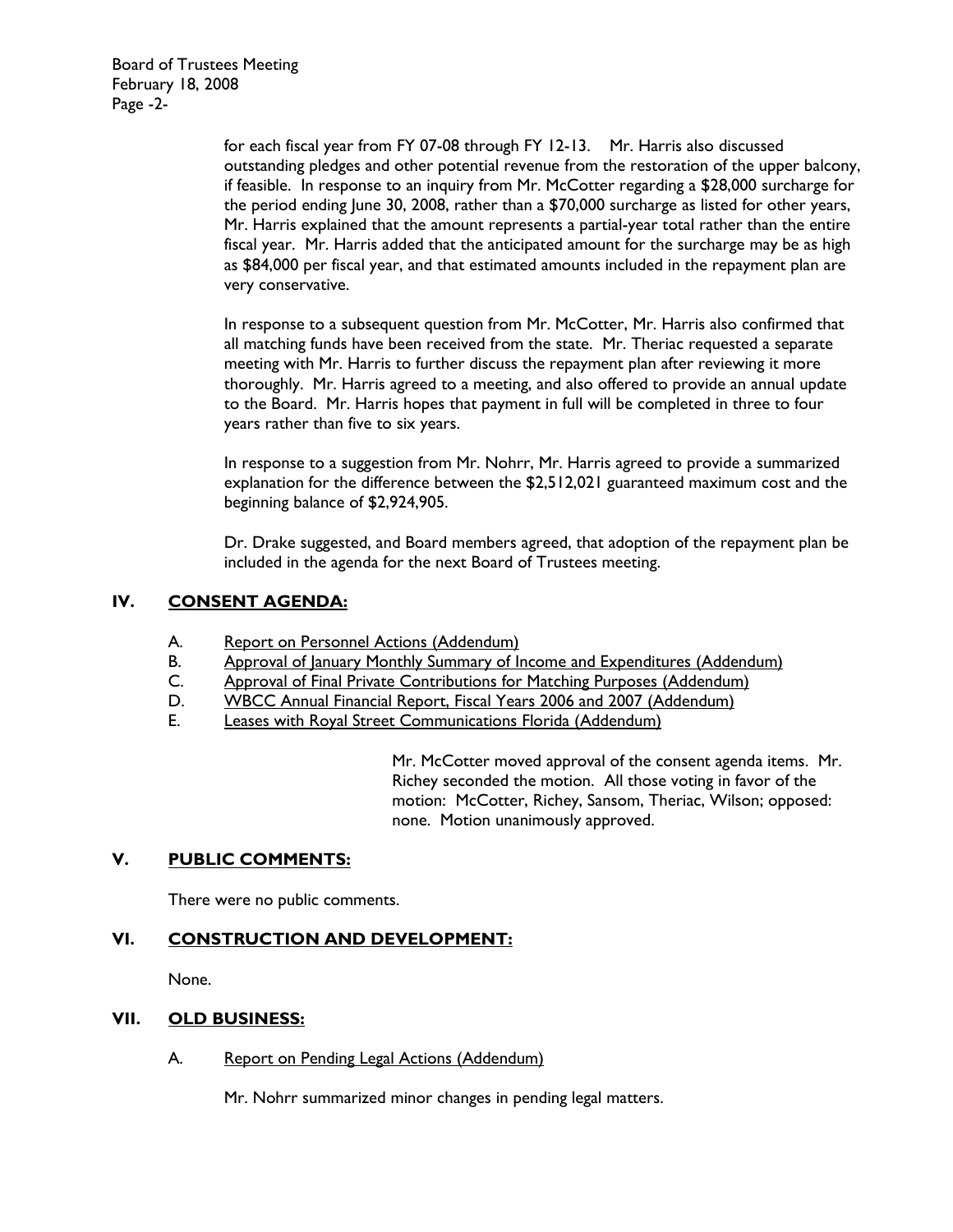### B. Update on Commercial Banking Services Requests for Proposals

Mr. Billings reviewed the handout entitled *Request for Proposal (RFP) Banking Services*, and summarized the process leading to the selection of the three banks – SunTrust, Riverside and Wachovia - that will be considered to provide banking services to the College. The College committee involved in this process will recommend that one bank be selected to provide these services and the committee is expected to negotiate the terms of the contract. Mr. Billings stated that final selection of the bank will be made by Dr. Drake, in response to an inquiry from Mr. McCotter. Mrs. Wilson questioned if the three banks rank approximately the same in terms of qualifications. Mr. Billings responded that the three banks are approximately the same in terms of qualifications, and added that the committee was sensitive to costs and additional revenue streams. Also, there was only a \$15,000 spread in terms of fees.

Dr. Drake stated that there is no prioritized recommendation coming to him from the committee. A thorough and efficient investigation of banking services will be done. It is possible that none of the three banks recommended will be selected. Dr. Drake added that the Board will be notified of the bank selection at the next Board meeting.

C. Continuation of Discussion, Item. 8.c., August 20 Board Meeting, Continuation of President's Contract

Mr. Richey recalled the discussion regarding the president's salary from the Board meeting in August 2007, and discussed that at that time Dr. Drake indicated his preference to defer a salary increase, at least until his anniversary date in March.

Mr. Richey discussed that Dr. Drake's salary is very low compared to the average compensation of the presidents of the other twenty-seven community colleges in the state, and suggested that the Board develop some sort of methodology to determine what the salary increase should be. Elements to consider may include market conditions, performance, average presidential salaries in the Florida Community College System, and average salaries of community-college presidents in the region (Daytona Beach, Indian River, Seminole, and Valencia). Dr. Drake's contract calls for consideration of a salary increase on or about July 1 of each year.

Mr. McCotter stated that historically the Board has evaluated the president's performance, and the salary increase has been based on the evaluation and other factors such as economic conditions and enrollment.

Mr. Richey questioned the appropriate time for consideration of the salary increase, and Mr. Theriac responded that now is the time, rather than July 1. Mr. Theriac stated that there is no question of Dr. Drake's merit as he has done an outstanding job, especially in light of the difficult decisions the College has been faced with this year and the substantial changes that have been made for the betterment of the College. Mr. Theriac suggested that the factors for consideration of the raise include Dr. Drake's meritorious performance, what the budget will allow, and what it will take to retain Dr. Drake's services in the coming years. Trustees agreed that the evaluation process be moved forward in order for a salary increase to be considered at this time, and further discussed that it is the Board's responsibility to compensate the president fairly and adequately.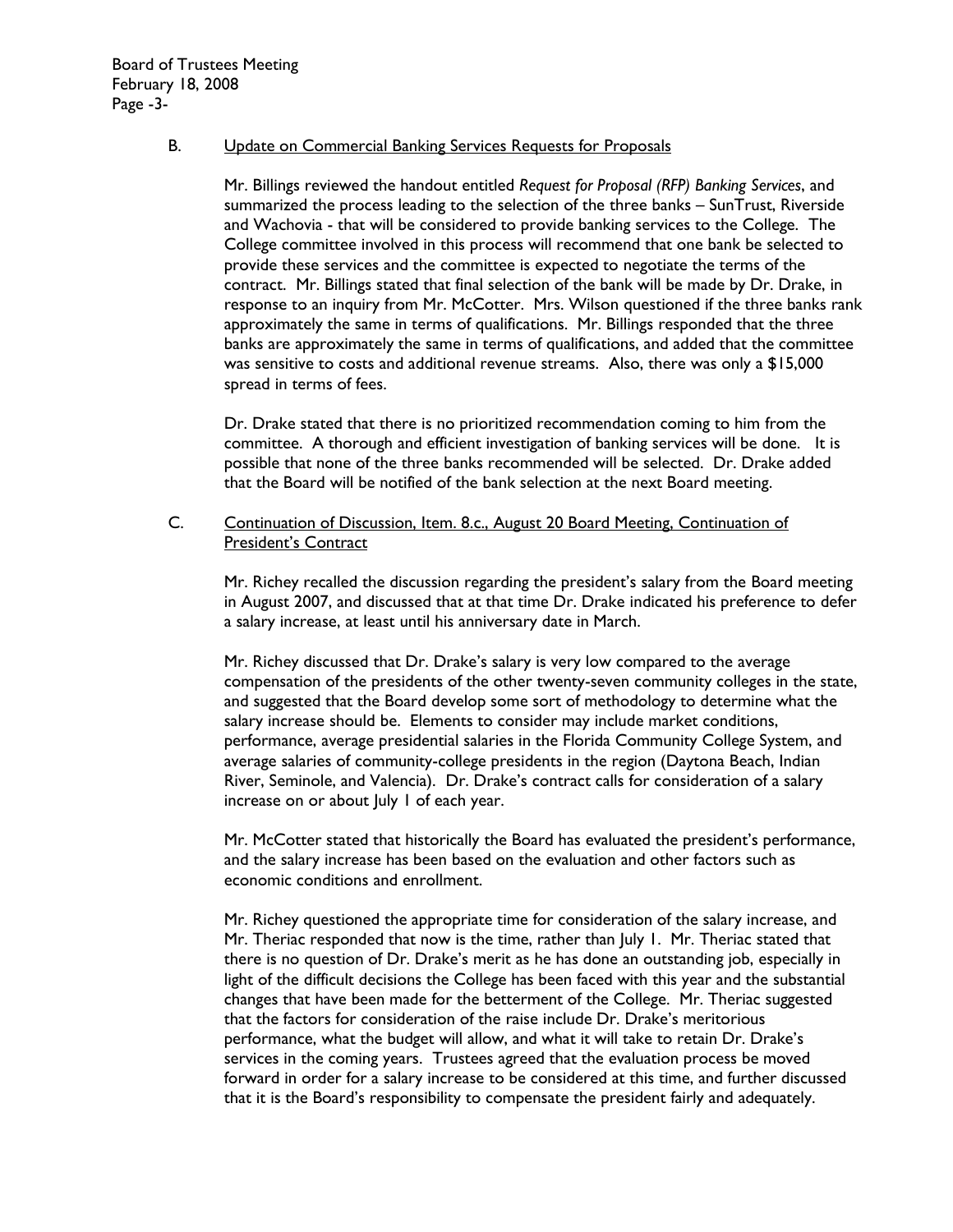Mr. Richey requested that information on market conditions be considered. Trustees agreed that compensation levels from presidents at other community colleges in the region should be considered, including the full package of benefits received by these presidents. Trustees anticipate that at its current level, the comparative compensation (salary plus benefits) for the president at Brevard Community College is significantly lower than these community colleges' presidents are currently receiving.

It was agreed that Mr. Ross will provide the evaluation forms and compensation levels to the Board members.

Mr. McCotter discussed in previous years, the Board held a retreat to discuss high level strategic goals in response to the Board of Education's requirements, and also to develop internal strategic goals that the president would make a commitment to. These goals were developed by the Board and the President's Cabinet, and provided an effective dashboard to measure accomplishments for the year, and also provided the opportunity to identify goals that may have not been accomplished in the past year, and to determine the factors that resulted in their not being accomplished. Mr. McCotter stated that he would like to see this process re-incorporated with the current Board. Mr. Theriac agreed that this was a good process.

Dr. Drake noted that the sixteen strategic initiatives that the Board approved last year are available for review at any time, along with the measurements. Dr. Drake added that the evaluation process could be improved by providing more feedback from faculty and staff, and suggested that individual faculty and staff members be invited to cite two positive gains the College has made, along with two areas that the College could improve. Dr. Drake stated that he appreciates the concern of the Board for his salary, and also appreciates the support of the Board in making 400 salary adjustments for staff members, in an effort to improve the then 27% turnover rate, including 40% of academic support staff, and in making adjustments to restore lost wages for twenty full-time faculty members resulting from the previous year's UFF-BCC negotiations. Dr. Drake further discussed that input and suggestions from faculty and staff may be helpful to the administration in planning the College's strategic goals, especially with regard to the revenue challenge that the state is currently facing.

Board members agreed to readdress this issue and place it on the agenda for the March 17, 2008, Board meeting. Mr. McCotter stated that he will be available by phone for the meeting.

Mr. McCotter summarized that the items needed before the next Board meeting will be the compensation levels and averages for the Community college presidents in the region. Mr. Ross ensured that this information would be provided via e-mail to Board members.

#### **VIII. NEW BUSINESS:**

#### A. Approval of 2008-09 Academic Calendar (Addendum)

Dr. Astrab reviewed the proposed 2008-09 academic calendar, and stated that the calendar is submitted to the Division of Community Colleges for approval annually. Brevard Community College works closely with the Brevard County School District to mirror their calendar as much as possible. Also, the proposed calendar has been provided in advance to the UFF-BCC leadership for faculty input.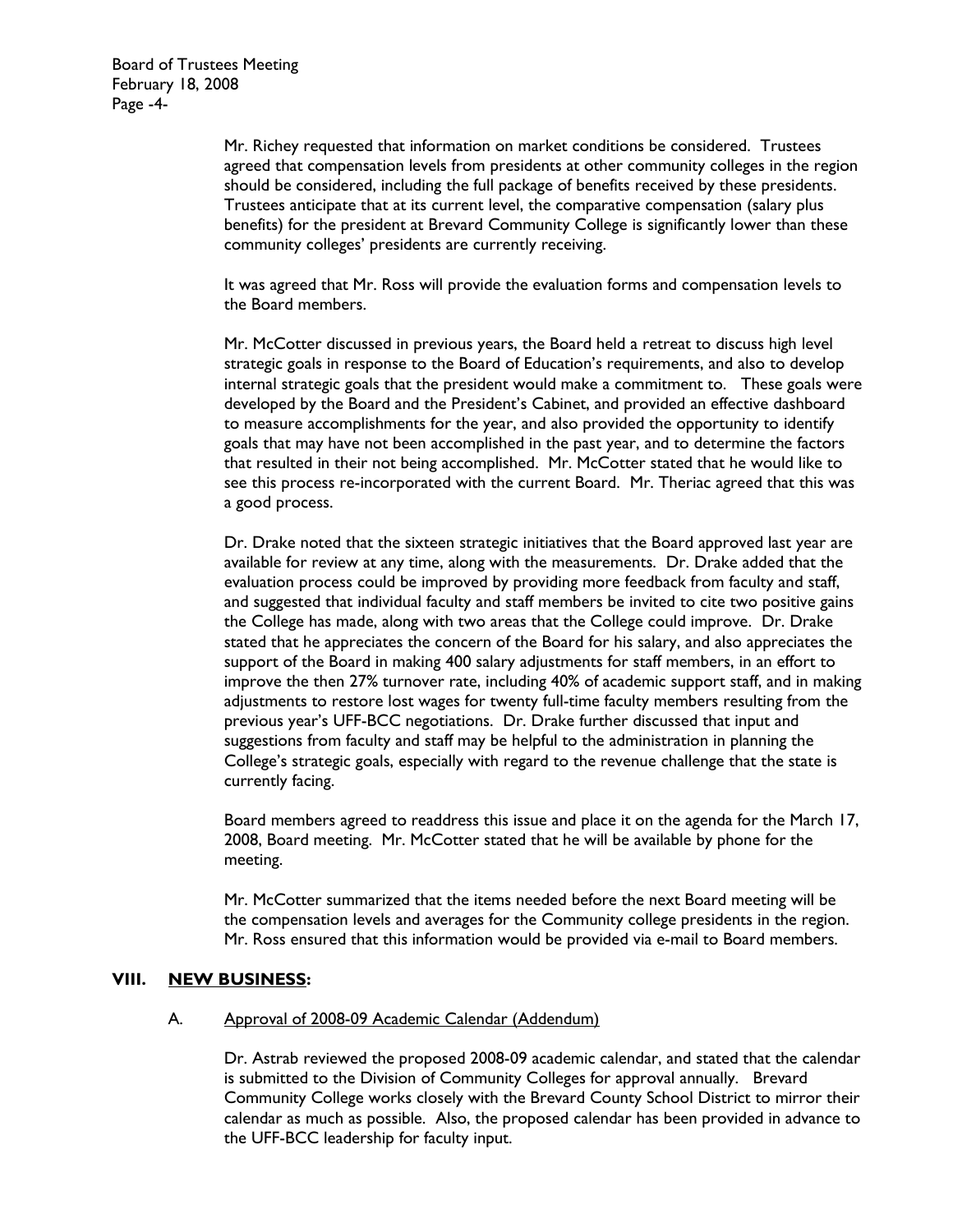Dr. Astrab summarized additional details in the calendar, noting that a professional development day is included on the Wednesday before Thanksgiving, rather than the Monday and Tuesday before Thanksgiving as it was in the fall 2007. The College will continue to hold the commencement ceremonies on Thursday for the fall and spring terms.

Dr. Astrab added that the calendar meets the requirements for faculty contract days, and that the College is looking forward to its first-time eight-week summer term and an elevenweek term, which will parallel the Brevard county schools calendar and allow high school graduates to attend BCC, and also allow students from the universities to attend BCC if they wish. Mr. Theriac noted that the calendar was well-planned.

> Mrs. Sansom made a motion to approve the proposed 2008-09 academic calendar. Mr. Richey seconded the motion. All those voting in favor of the motion: McCotter, Richey, Sansom, Theriac, Wilson; opposed: none. Motion unanimously approved.

### B. Request for Future Board Meeting Presentations or Agenda Items

Dr. Drake noted that one of the items for future presentations includes baccalaureate program trends in Florida community colleges, and reminded trustees that this presentation will include representation from UCF as well as from other Florida community colleges which have become four-year colleges, as well as those which have elected to remain a two-year institution at this time.

Dr. Drake also reported a request to update the Board on the individual progress of Direct Support Organizations before the end of the fiscal year. This request is in response to follow up meetings conducted after the Donovan Management, Inc. (DMI) report at the January Board of Trustees Meeting. Additional feedback regarding the DMI report is included in the President's Report.

#### **IX. FINANCIAL ACTIONS**

None.

# **X. PRESIDENT'S REPORT**

#### A. DMI Report

Dr. Drake reported on follow-up meetings held with Direct Support Organization leaders in response to the DMI report and the presentation made at the Board of Trustees meeting in January. The DSO leaders who participated in the meeting agreed that the session was positive and productive, and provided a rare opportunity for the Board of Trustees and the DSO leadership to discuss the College's needs and resources and those of the DSOs. It was also agreed that the presentation from Mr. Donovan regrettably strayed from the Foundation and focused on other DSOs, in particular the King Center and its relationship to the College. Dr. Drake reported that there is a general consensus among the DSO governing-board leaders that a Development Council is neither necessary nor desirable. Dr. Drake also noted that more time is needed to enable the DSO Executive Directors to review the accuracy of the financial data distributed by the administration at the Board meeting, concerning the annual expenses incurred by the College in support of the DSOs.